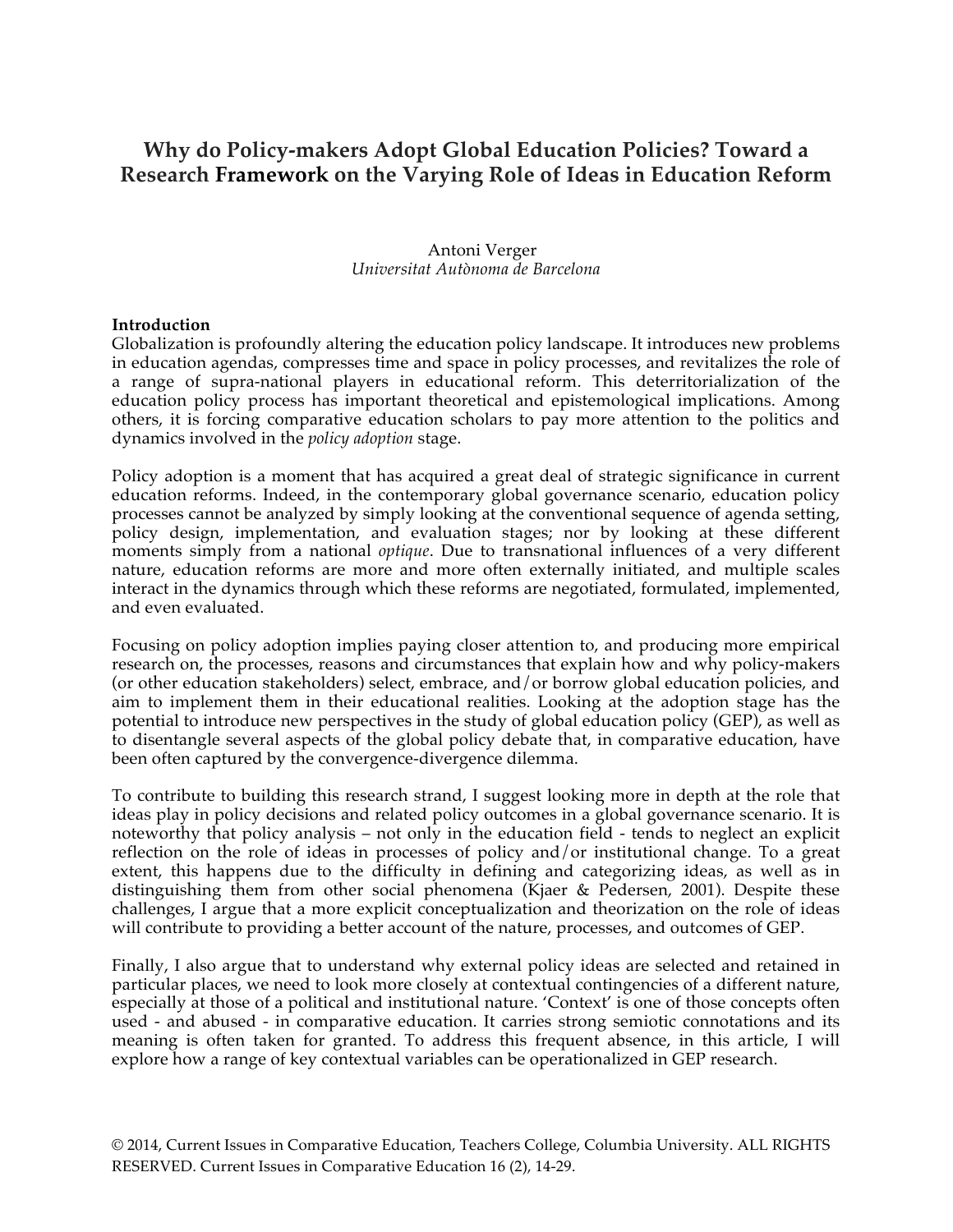I develop these arguments in three main sections. In the first, I review the different traditions in education and globalization studies, and justify the necessity of looking more explicitly and systematically at the policy adoption stage. In the second section, I review how different theoretical approaches in social sciences can contribute to analyze the role of ideas in GEP change, and in policy adoption in particular. In the third section, I systematize a range of contextual dimensions that are more decisive in processes of education policy adoption. If in the previous section I was reflecting on *what types of ideas are most influential in GEP processes, and how,* in this one I will be reflecting on the *particular institutions and contextual circumstances that favor or inhibit the influence of certain global ideas in particular territories*. To illustrate the different theoretical premises presented in the article, I apply them to a particular area of education reform: the spread of education privatization, since this is one of the most extensively promoted reform approaches in global education agendas in recent decades.

## **Different Traditions in Global Education Policy: Beyond the Convergence-Divergence Debate**

In comparative education, the study of globalization and education policy is strongly influenced by macro theoretical approaches, two of the most noteworthy being the 'World Society' theory and the 'Globally Structured Educational Agenda' (GSEA). The first argues that the 'education institution', as we know it, has spread around the world as part of the diffusion of a culturally embedded model of the modern nation-state. According to this theory, a range of common education policies (but also health, fiscal policies, etc.) have been adopted around the planet as the result of both the international dissemination of the values of western modernity as well as the legitimation pressures that governments receive – especially in postcolonial settings - to demonstrate to the international community that they are building a 'modern state' (Meyer et al., 1997).

For its part, the GSEA sees the world capitalist economy as the driving force of globalisation and as the main causal source of the profound transformations manifested in the education arena today (Dale, 2000). This approach stresses that most significant educational changes we witness today should be understood as being embedded within interdependent local, national and global political economy complexes. International financial organizations are key agents in this multi-scalar scenario due to their agenda setting capacities; among other things, they define what the main problems are that member-states should address if they want to successfully integrate into an increasingly globalized and competitive knowledge-economy. Despite their important differences, both approaches identify worldwide convergence trends in education policy: World Society does so by emphasizing institutional isomorphism (i.e. the common form that education systems are acquiring globally), and the GSEA, by focusing on the constitution of a global education agenda.

However, the comparative education field is also fertile in the production of more micro case studies that rather highlight the divergence that prevails in GEP processes. These accounts admit that similar education reforms are spreading globally, but the way in which they translate into local policy practices is rather conflicting, and even contradictory. Overall, they consider that global policy ideas are constantly and actively reinterpreted and modified by a range of political actors that operate at a range of scales – including the national and the local - according to their own symbolic frames and institutional settings. Here, we find from anthropological studies that focus on the cultural and identity factors involved in global education policy interpretation (Anderson-Levitt, 2003; Phillips & Stambach, 2008) to historical and sociological institutionalist studies, which focus on the role of path-dependent institutional traditions,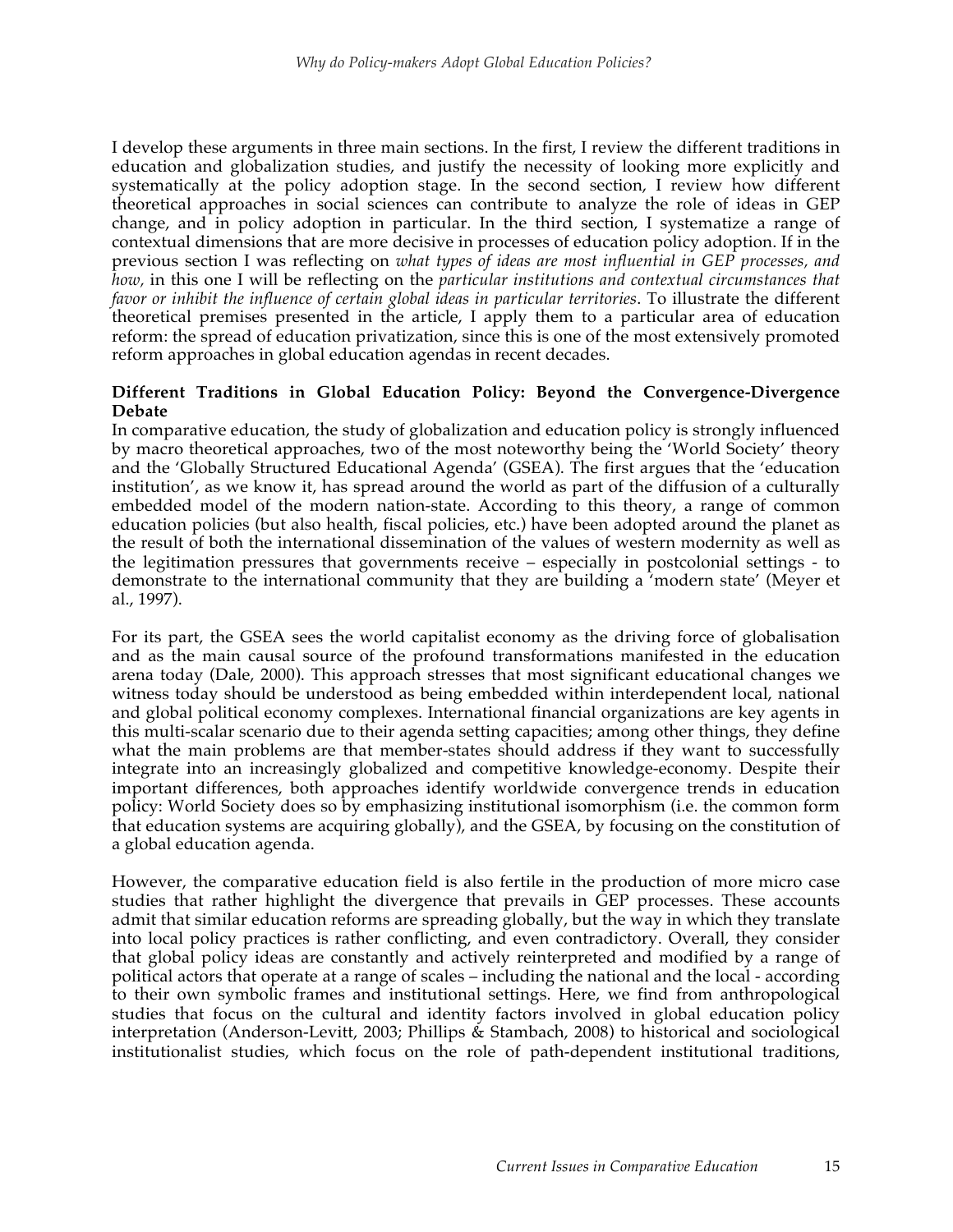systems of norms, and national regulatory frameworks in the re-contextualization and adaptation of global education policies. (Dobbins, 2011; Maurer, 2012; Takayama, 2012).

The macro and the micro approaches sketched above reach apparently contrasting conclusions, to a great extent, due to the fact that they focus on different stages of the education policy process: policy diffusion and agenda setting, on the one hand, and policy enactment and concrete educational practices on the other. As I argue next, focusing on the policy adoption stage – which, in a global governance scenario, intermediates and mediates more and more determinantly between agenda setting and concrete policy developments- can contribute to have a more complex view of the convergence-divergence debate and, in general, a more comprehensive understanding of GEP processes.

### *The Policy Adoption Focus*

Scholars that focus on policy adoption are less concerned with how global policies get transformed once they have penetrated the local arena, than with *why they penetrate* the local arena in the first place. To them, understanding policy adoption (i.e. the processes, reasons and circumstances that explain how and why policy-makers select and embrace GEPs) is key to account for the changes of scale and the new political interactions that are emerging in more deterritorialized policy processes. Nevertheless, despite the increasing relevance of policy adoption to understand the nature and outcomes of GEP processes, this is a policy moment still understudied.

In comparative education, the 'policy borrowing and lending' literature (see key contributions in Steiner-Khamsi, 2004, 2012b) or the 'mechanisms of globalization effects' (see Dale, 1999) are some of the few frameworks that explicitly aim at understanding the variety of forces and rationales involved in processes of education policy adoption in a global setting. These frameworks reflect on the political, and economic drivers involved in the adoption of GEPs, as well as on the governance technologies that explain the so-called policy transfer, including standardization, externalization, or governance by numbers. They also show that international organizations play an increasingly active role in policy adoption processes, not only by influencing their member-countries' decisions, but also the policies adopted by other international organizations (cf. Grek, 2012; Mundy & Menashy, 2012).

It is well documented that many countries – especially developing countries - adopt global policies and programs because they are externally imposed on them via aid conditionality or binding international agreements. However, more and more often, policy-makers adopt global policies in an apparently voluntary way (Dale, 2005). When this happens, dynamics of persuasion, discursive selectivity, and generation of meaning become more central as factors of policy change. This trend forces us to refine the analytical tools we use in globalization and education studies and, more specifically, pushes us to have a more systematic and theoretical understanding of the role that ideas can play in the study of the nature, dynamics and outcomes of GEPs. As I hope to demonstrate in the following section, taking the role of ideas more seriously in our models of analysis can contribute to shedding light on this particular area of inquiry.

### **Theorizing the Role of Ideas in Global Education Policy: The Case of Privatization Reforms**

Human interpretation and ideas are variables that always frame political outcomes and policy decisions at all levels. Thus, research questions on the role of ideas should not be framed in terms of whether ideas matter or not, as the fact that they matter should be taken for granted. Rather, more relevant questions to be addressed are: *What kinds* of ideas matter more in specific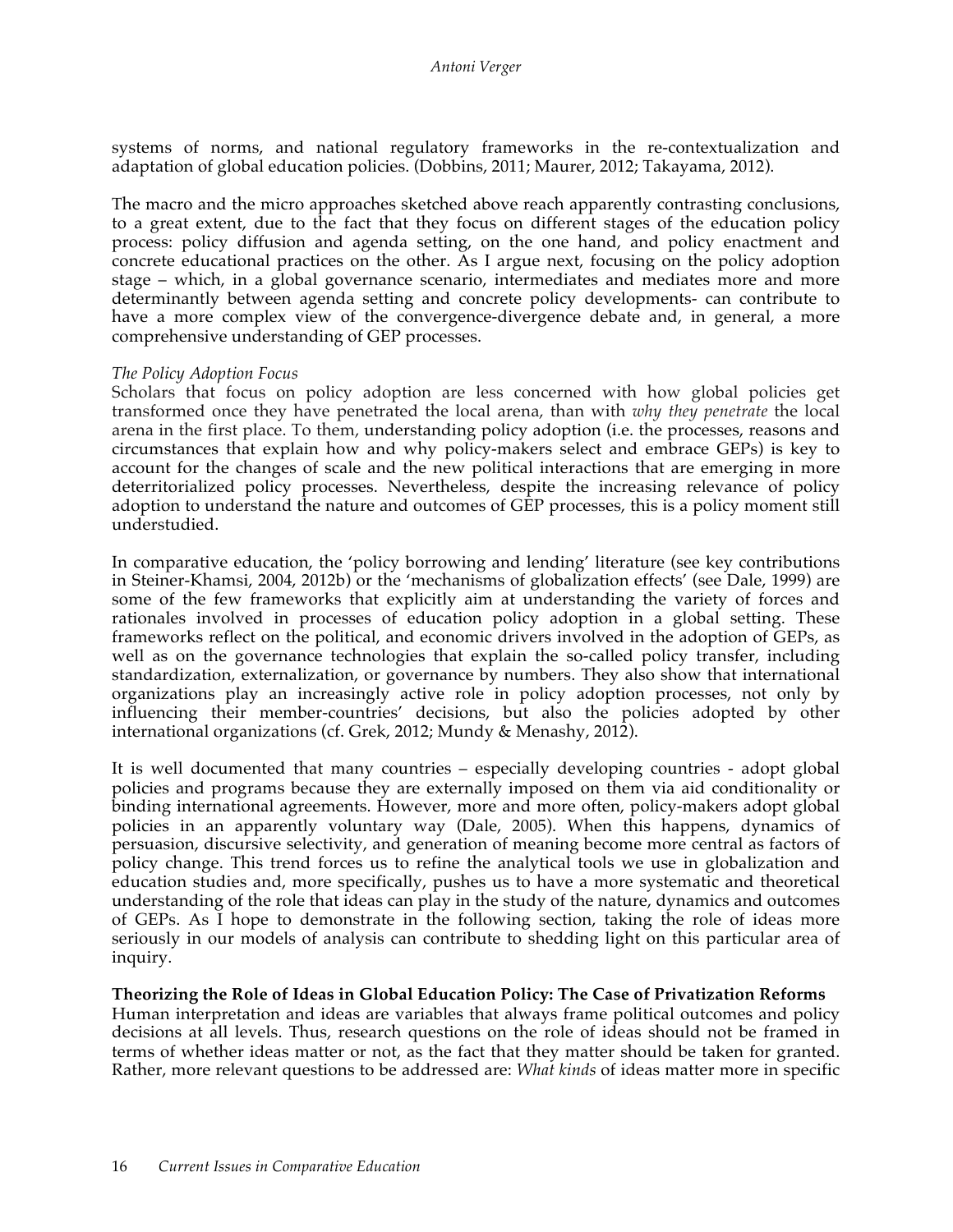periods of policy change? *How, when and under what circumstances* do ideas matter more? And, are ideas *autonomous sources of power*?

Different theoretical approaches deal differently with these questions. In this section, I explore how approaches such as institutionalism, rationalism, and constructivism do so, and, in particular, how different scholars in comparative education engage with related premises when analyzing the relationship between globalization and education policy. I specifically reflect on how comparativists have applied these premises to a particular area of education reform: education privatization.

### *Main approaches*

1) Scholars coming from historical and sociological institutionalism, and related traditions, focus on the impact of ideas once they become **institutionalized** at a range of scales. To them, ideas exert influence as elements that are embedded in a broad range of institutions, such as international regimes, systems of values and norms, and policy paradigms (cf. March & Olsen, 2005; Hall, 1993). They look at ideas as embedded in broader and usually stable ideational structures that condition (and even restrict) the capacity of local policy agents in decisionmaking processes. These types of ideas frame policy-makers behaviors and preferences, and generate shared assumptions among them about how the world works, the nature of problems, and the main policy instruments that are available to them to face these problems (Campbell, 2004).

In comparative education, such a 'structuralist' understanding of the role of ideas influences a very broad range of scholars and theories, starting with world culture theory which, as sketched above, attributes world convergence in education to the successful expansion of western normative frameworks, including values such as human rights, individualism, and democracy. Other scholars use concepts like 'education ideology' (see Schriewer, 2004), 'policy scape' (see Carney, 2009) or 'political imaginaries' (see Robertson, 2005) to refer to transnationally shared ideational frameworks that shape the way policy-makers perceive educational problems and take decisions about educational reform, including the particular policy instruments they are more likely to select and/or reject. Others advocate the necessity to have an even broader understanding of ideational structures, including worldviews, religions, and civilizational projects when it comes to understanding how cultural legacies mediate the effects of globalization in education (Schwinn, 2012; Robertson & Dale, 2013).

How does this perspective apply, in particular, to studies on education privatization? Generally speaking, it leads us to focus on how the emergence of certain 'ideational frameworks' (including policy paradigms, political ideologies, public sentiments and so on) is conducive to the adoption of privatization measures. In developing countries, the prevailing developmental paradigm, the so-called Post-Washington Consensus, is especially conducive to privatization measures, as it encourages governments to explore non-bureaucratic ways of coordinating economic and social activities and to create an environment that favors the private sector acquiring a more dynamic role in economic and societal issues (Van Waeyenberge, 2006). Within this paradigm, managerial proposals that involve the state partnering with the private sector and rethinking the role of the state in the provision of public goods are considered sound.

At the same time, it is remarkable that, in recent decades, the structuration of a range of principled beliefs concerning what is the legitimate role of the state in education has contributed to advance privatization policies both in the North and in the South. In many parts of the world, strong public sentiments against the state operating as a direct provider of services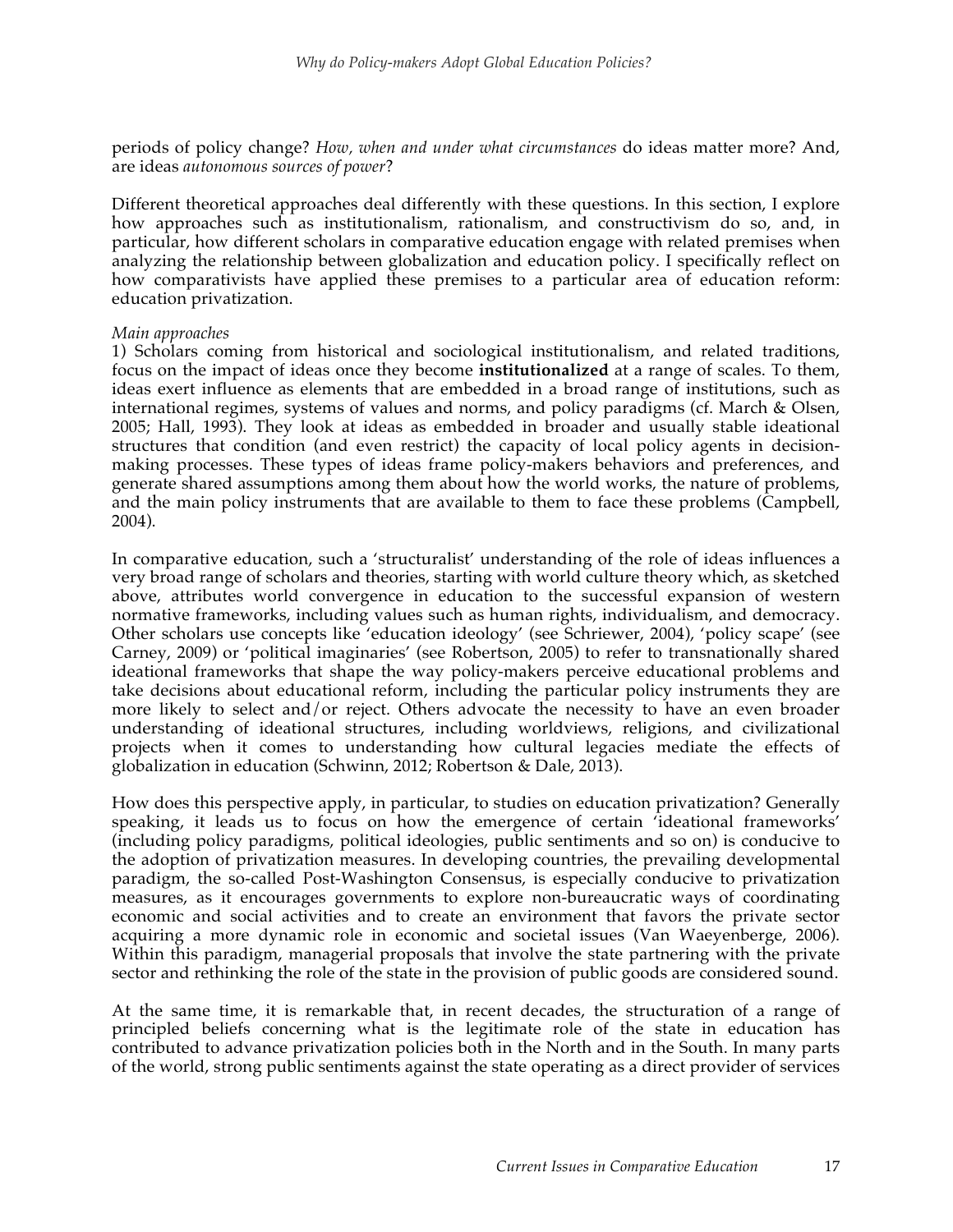have been forged, to the point that many consider the welfare state to be facing a crisis of legitimacy, even in Northern European countries (Wiborg, 2012). This shift in public opinion and values is very significant when it comes to understanding the global spread of privatization and related managerial solutions; as Kalimullah et al. (2012) state, "bureaucracy now has few supporters anywhere. Any solution offering a reduction in bureaucracy is likely to be popular" (p.19).

In general, the fact that neoliberalism and related policy discourses have become hegemonic, and form a sort of commonsensical global framework, contributes to the belief in many countries of the world of the inherent superiority of the private sector, or the goodness of performance-based incentives and choice shaping the parameters of education reforms (Carney, 2009; Taylor et al., 2000).

2) For **rationalist** scholars, ideas exert influence as lenses that focus on the 'best option' for policy-makers to maximize their interests, or as coalitional glue to facilitate the cohesion of particular groups. From this perspective, ideas appear to have a lower profile as causal factors of policy change. Their main role is to "alleviate coordination problems arising from the absence of unique equilibrium solutions" (Goldstein & Keohane, 1993, p. 17). According to this approach, actors that participate in policy interactions at different scales are goal-oriented and engage in strategic interactions to maximize their utilities on the basis of given preferences (Risse, 2000). In terms of policy adoption, rationalism would expect local policy-makers to select certain global policies because such policies work or have worked well elsewhere. Thus, policymakers would be construed as well-informed rational actors that choose internationally tested policy solutions to improve the outcomes of their education systems.

In comparative education, rational choice or methodological individualism are far from being dominant approaches. We find an example in an author like George Pscharopoulos (1990), whose starting point is that education policy-makers in developing countries are rational actors who try "to deliver the best with given resources" and are "concerned with the equitable distribution of benefits associated with educational expansion and provision" (p. 371). Similar conceptions are implicit in the logic of intervention of many international organizations and aid agencies when engaging with local constituencies in policy exchanges. These organizations seem to assume that, by systematizing worldwide evidence and/or doing impact evaluations of a range of interventions, they will demonstrate to national policy-makers what policies 'work' and, accordingly, the latter will opt for adopting and implementing them (cf. Schuller & Burns, 2007; Bruns et al., 2010). According to rationalism, national policy-makers would embrace privatization policies once it has been demonstrated that these policies can contribute to improving students' academic performance and/or the efficiency of education systems.

3) **Constructivist** approaches ascribe more of a leading role to ideas as independent factors in policy change. A core assumption in constructivism is that actors' interests and preferences are social constructions and not objectively given (Haas, 2004; Hay, 2002). These scholars are interested in analyzing ideas functioning as road maps for policy making. In the situations where policy change happens, ideas act more clearly as explanatory variables defining actors' preferences "by stipulating causal patterns or by providing compelling ethical or moral motivations for action" (Goldstein & Keohane, 1993, p. 16).

To many constructivists, ideas are more than simple instruments of human action; they have constitutive power and intrinsic force (Blyth, 2004). To constructivists, ideas are seen as causal factors that influence policy decisions by shaping the perceptions of decision makers, providing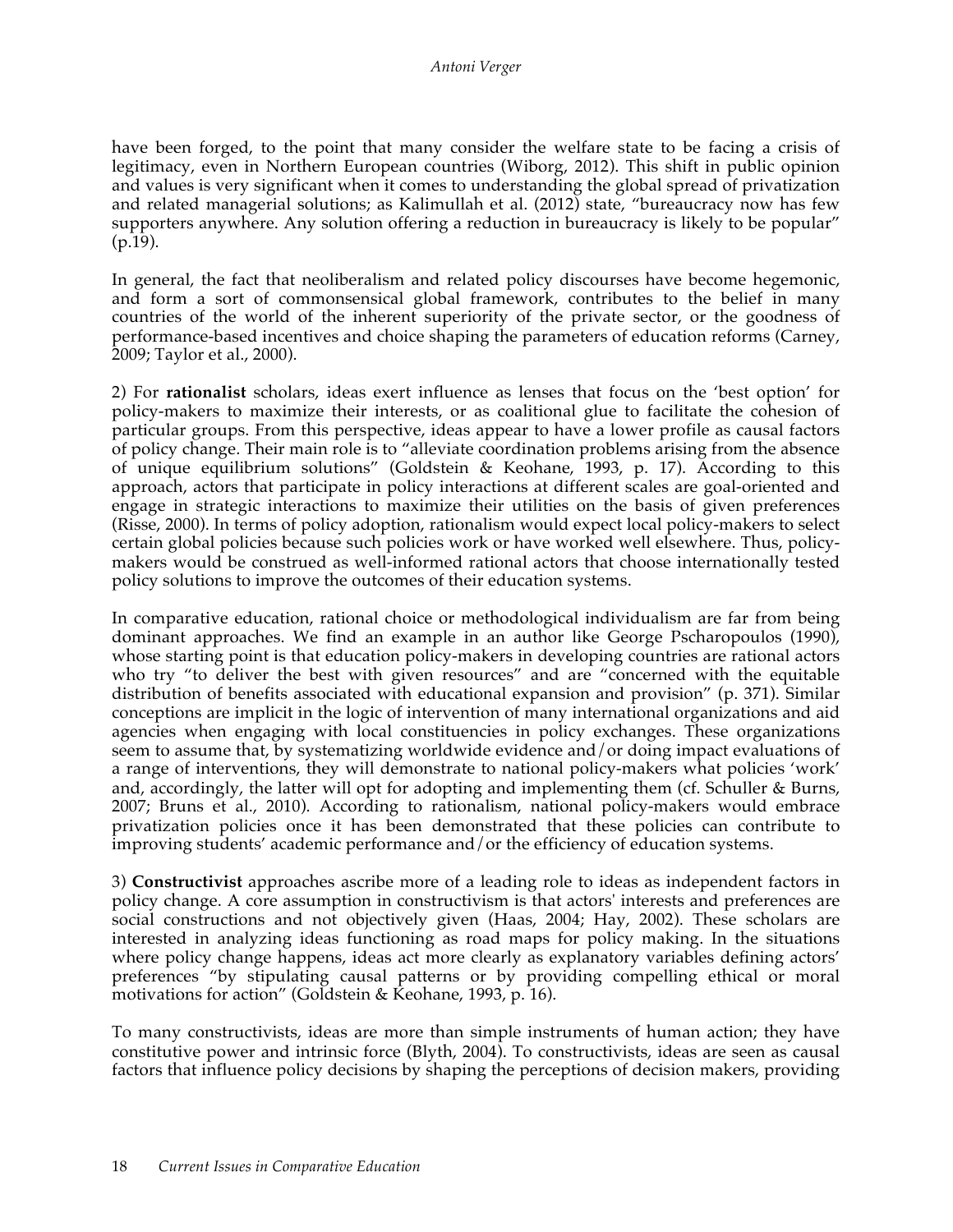them with rationales for action or filtering interpretations of the external world (Kjaer & Pedersen, 2001). Their research focuses on the role of persuasive arguments, deliberation and communicative action as independent causes of social behavior and political change (Risse, 2004). They do not deny that ideas can work as embedded in institutions, but are more interested in the processes by which ideas that were initially held by a minority become widely adopted and institutionalized (Hasenclever et al., 1996).

In comparative and international education studies, some scholars are focusing on the dynamics of promotion of, and persuasion regarding, global policy ideas (Grek et al., 2009; Ball, 2012; Resnik, 2012; Olmedo, 2013). Many of them focus on how a range of international organizations, knowledge brokers, and policy entrepreneurs try to convince governments of what are the key problems that they need to address and the most effective policy solutions (Steiner-Khamsi, 2012a). Researchers in this specific area observe that global policy ideas do not necessarily become influential because of their inherent quality and rigor, but because of the promotional and framing strategies of the experts backing them (Verger, 2012). In fact, many policy entrepreneurs predispose policy-makers to consider their proposals by making them look like they are scientifically supported, or aligned with 'international good practices' and 'international standards' (Edwards Jr., 2013).

The transnationalization of the education privatization agenda is a good example of how the lack of conclusive evidence regarding the effectiveness of a policy does not prevent it from continuing to be disseminated around the world (Luke, 2003). The promoters of privatization are aware of the criticism and resistance that their ideas may generate in many places. Consequently, to make their preferences more normatively acceptable to a wider audience, they tend to avoid using the 'privatization' label and resort to more appealing concepts such as public-private *partnerships*, school *choice*, *innovative* forms of provision, or school *autonomy*  (Robertson et al., 2012). One of the reasons these alternative concepts are more appealing is that they are vague enough so that different policy actors can read almost anything into them. In fact, it has been documented that concepts like public-private partnerships or school autonomy can work as "accommodationist mechanisms" (cf. Linder, 1999) in the sense that a range of different political ideologies may provide them with meaning and feel at ease with the frame in question (Verger, 2012; Verger and Curran, 2014).

Another asset in the hands of privatization entrepreneurs and advocates is that market metaphors are inherently persuasive because most policy-makers have positive experiences with 'the market' as a space for the distribution of goods and services in their daily lives. However, they tend to misinform about the numerous failures that the mechanical transposition of market rules to the delivery of public goods such as education generates. Overall, privatization advocates often resort to the repetition and the misrepresentation of evidence when it comes to selling their preferences (Ball, 2007). As has been argued by Lubiensky (2008) in relation to the US context, one of their most common tactics to create momentum around privatization reform is to produce a sort of 'echochamber effect' around a small, usually lowquality and unrepresentative sample of studies.

Focusing on the role of ideas does not mean neglecting that the influence of policy ideas is contingent on the institutional setting in which they are produced and delivered. To most constructivists, the symbolic and economic capitals of the organizations backing new policy ideas impact significantly on the social perception and credibility of these ideas. It is noteworthy that the most successful policy entrepreneurs are usually based in international organizations, such as the World Bank or the OECD, that are located at the interstices of a range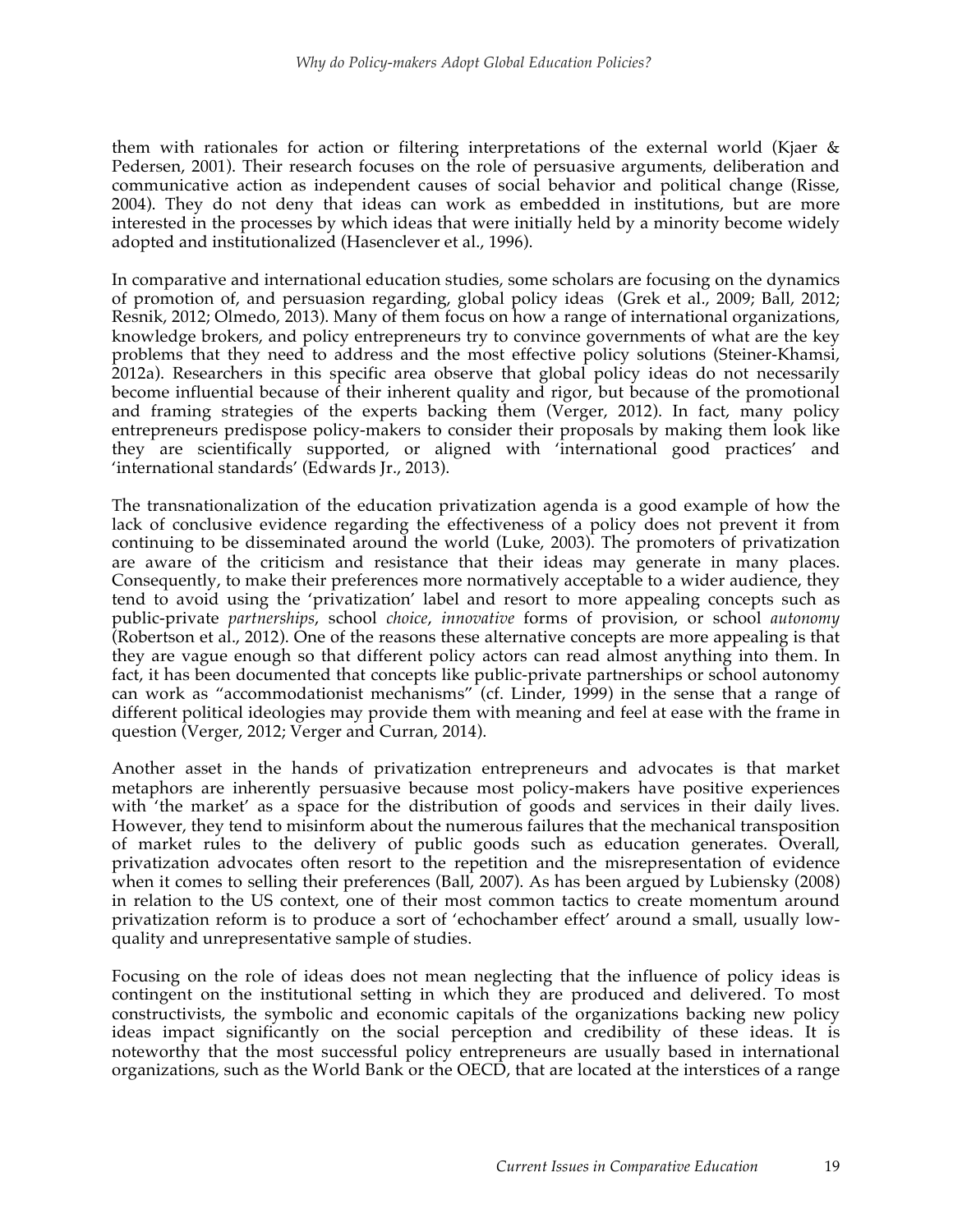of influential policy networks. These organizations provide them with sufficient resources to package and disseminate their ideas effectively as well as the channels to directly access key policy-makers in their member-states (Campbell, 2004).

To conclude, constructivists assume, counter to the rationalist assumption, that policy-makers do not have perfect information when making their policy choices and that, in fact, their knowledge on education policy matters is likely to be impressionistic and incomplete (Hay, 2001). In general, according to them, global policies are not widely adopted because they are the best (or even a good) choice, but because they are *perceived* as such by key decision-makers. Even though this is a valid point to understand the selection of certain policy options by policymakers, in the next section I will argue that other elements and contingencies need to also be addressed to understand policy adoption in its complexity.

## **Placing Policy Ideas in Context**

Despite the constructivist effort to place ideas at the center of analytical models, there is the risk of isolating them from material factors and extra-semiotic forces. According to Jessop (2010), the role of ideas and, more broadly speaking, semiotic analysis should be seen as a heuristic device to reduce complexity in the study of reality, or as an entry point to understand reality, but not as an end in itself. In addition, the constructivist emphasis on conceiving ideas as causal factors runs the risk of modeling ideas as independent variables of policy change in a too linear and positivistic way. Overall, a more dialectical understanding of the relationship between ideas, institutional change, and strategically selective contexts would be more appropriate.

Campbell (2004) has done a remarkable job when it comes to advancing a more relational approach on this terrain. His work theorizes on how different types of ideas, such as policy paradigms, programs, frames, and public sentiments, which interpellate to very different domains of reality (the micro and the macro, the normative and the policy-oriented), interact in processes of institutional change. Paraphrasing him, new policy proposals will be more likely to penetrate education systems if entrepreneurs can present them in a way that appears to translate well into the prevailing national or regional regulatory framework and policy paradigm, and into the normative sentiments of decision-makers and key stakeholders.

As I show in this section, to analyze policy adoption and, specifically, to understand why external policy ideas are selected and retained in particular places, we need to look more closely at contextual variables of a different nature, with a focus on those of a political and institutional nature. As mentioned above, 'context' is one of those concepts often used - and abused - in comparative education. It carries strong semiotic connotations and its meaning is often taken for granted; consequently, in much research it is rarely defined and systematized. The strategicrelational approach (cf. Jessop, 2001; Hay, 2001) is helpful to think about what we specifically mean by context and, more importantly, how we operationalize it in research on GEP.

The strategic-relational approach forces us to think of 'context' as a conjunction of semiotic and non-semiotic *strategically inscribed selectivities* (of a political, institutional, and economic nature) that may privilege or discriminate against certain ideas (and the carriers of these ideas) over others (Hay, 2001). Strategic selectivities need to be differentiated from broader social *structures*, such as the prevailing form of the capitalist system, the accumulation regime, or the related policy paradigm (Dale, 2005). Strategic selectivities are variables that are more contingent and contextually inscribed in nature and that, among other properties, mediate strategically in the reception of new or external policy ideas. In the following lines I present those among them that, according to recent literature, seem to intercede in a more decisive way in processes of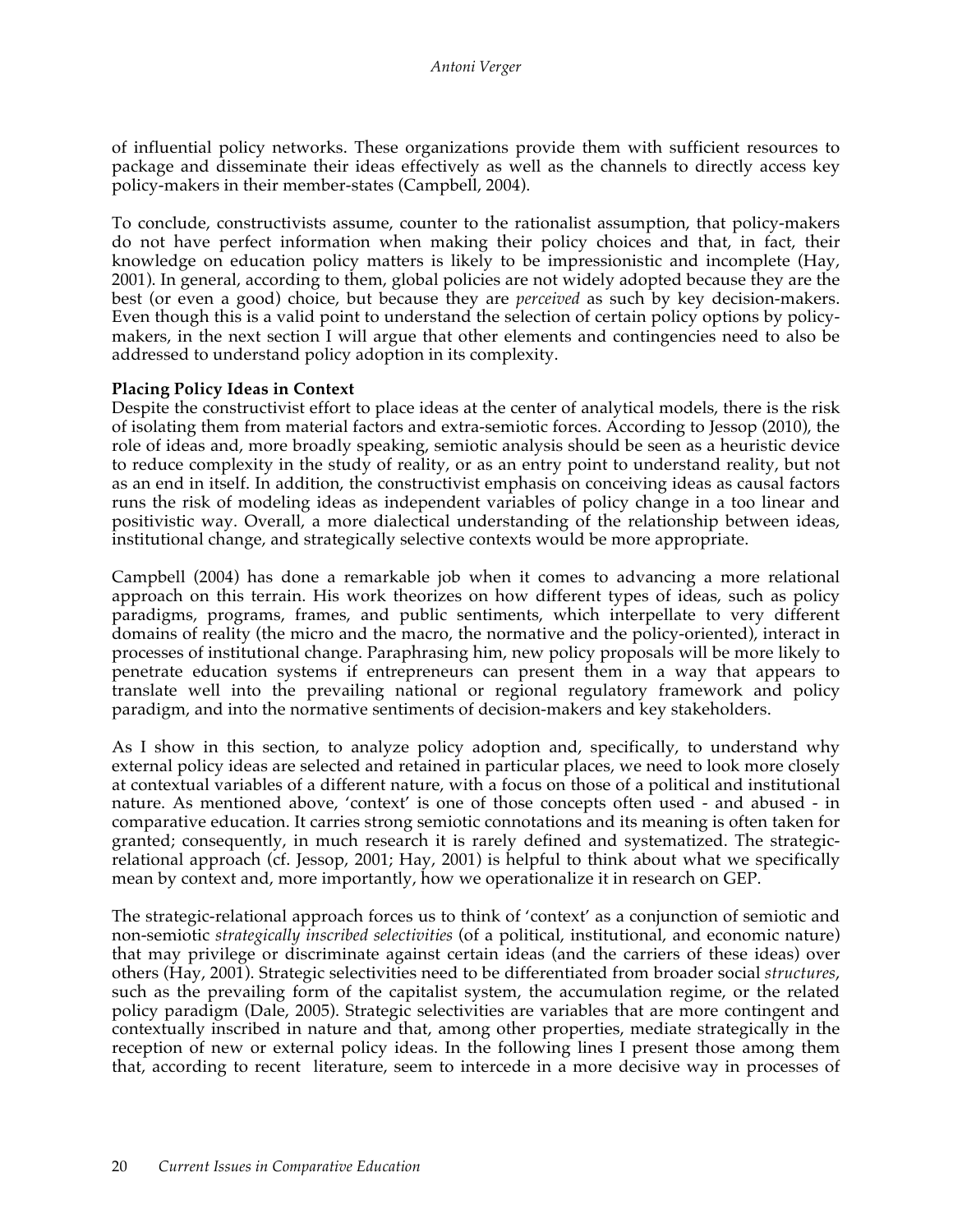education privatization reform. They are: government ideology, administrative and regulatory viability, political institutions, domestic political contention, and periods of crises.

**1) Government ideology.** Policy-makers are more inclined to adopt policy solutions that fit within the ideology of the government for which they work or that they represent. According to Taylor et al. (2000), political ideology is one of the main reasons why nations do not deliver equally in the GEP field. These authors show that, for instance, governmental ideologies represent a key filter when it comes to adopting OECD recommendations on educational policy. In the case of the privatization agenda, this would mean that market-liberal, or liberaldemocratic governments would be *a priori* more inclined to adopt pro-privatization measures such as promoting school choice, contracting-out, etc., than social-democratic ones. However, in some cases, this premise needs to be more nuanced since, as I develop below, the left vs. right cleavage is losing weight as an *explanans* of privatization reforms.

Despite the modern education privatization agenda, with its emphasis on competitive financing, partnerships with the private sector and choice, being initiated by the so-called 'New Right' in the 1980s, many social democratic governments are advancing privatization measures alike today. Understanding the evolution of social-democratic thinking is key to explaining this apparent ideological dissolution. In recent years, many social-democratic governments, especially in Europe, have moved closer to pro-market ideas because they genuinely believe that, by adopting them, they can contribute to improve public education, public health, or the state pension system (Wiborg, 2012). Social-democratic parties are concerned with the legitimacy crisis of the welfare state and the increasing social dissatisfaction with the bureaucratization of public services – in fact, some of their more prominent international leaders even reproduce publicly the generalized belief that "the pubic sector is bad at management" (see declarations of Gordon Brown in Ball, 2007, p. 4). For them, market reforms are seen as an opportunity to transform, but also to protect the universal welfare state in the face of its public legitimacy crisis. By doing so, social-democrats expect to keep on using the welfare state as their most valuable political and institutional weapon in electoral disputes (Klitgaard, 2007).

**2) Administrative and regulatory viability.** Peter Hall (1993) conceived 'administrative viability' as a key aspect in his analysis of the reception of Keynesianism in different country settings. This variable implies that new policy ideas are most likely to be taken up by policymakers if they perceive these ideas as technically workable and fitting within their budgetary, administrative and time-horizon constraints and capacities (Kingdon, 2002).

Beyond technical capacities, regulatory obstacles, of both a legislative and a normative nature, are also in the calculus of policy-makers when considering borrowing external models. Precisely for this reason, according to Maroy (2012), Belgium and France behave very differently when it comes to incorporating the quasi-market model into their education systems, despite both countries receiving similar pressures to engage in such a transnational model. In Belgium, quasi-markets are advancing much faster due to the fact that freedom of choice is inscribed in the country's constitution and is strongly valued by families. In France, in contrast, there are numerous rules that restrict freedom of choice, and many families value the republican school as a cultural melting pot, even above their right to choose a school.

On occasion, policy-makers will be more receptive to external policies if they are consistent with previous (positive) experiences in their countries. In India, for instance, the PPPs idea – which is being promoted by a very active transnational advocacy coalition – has smoothly penetrated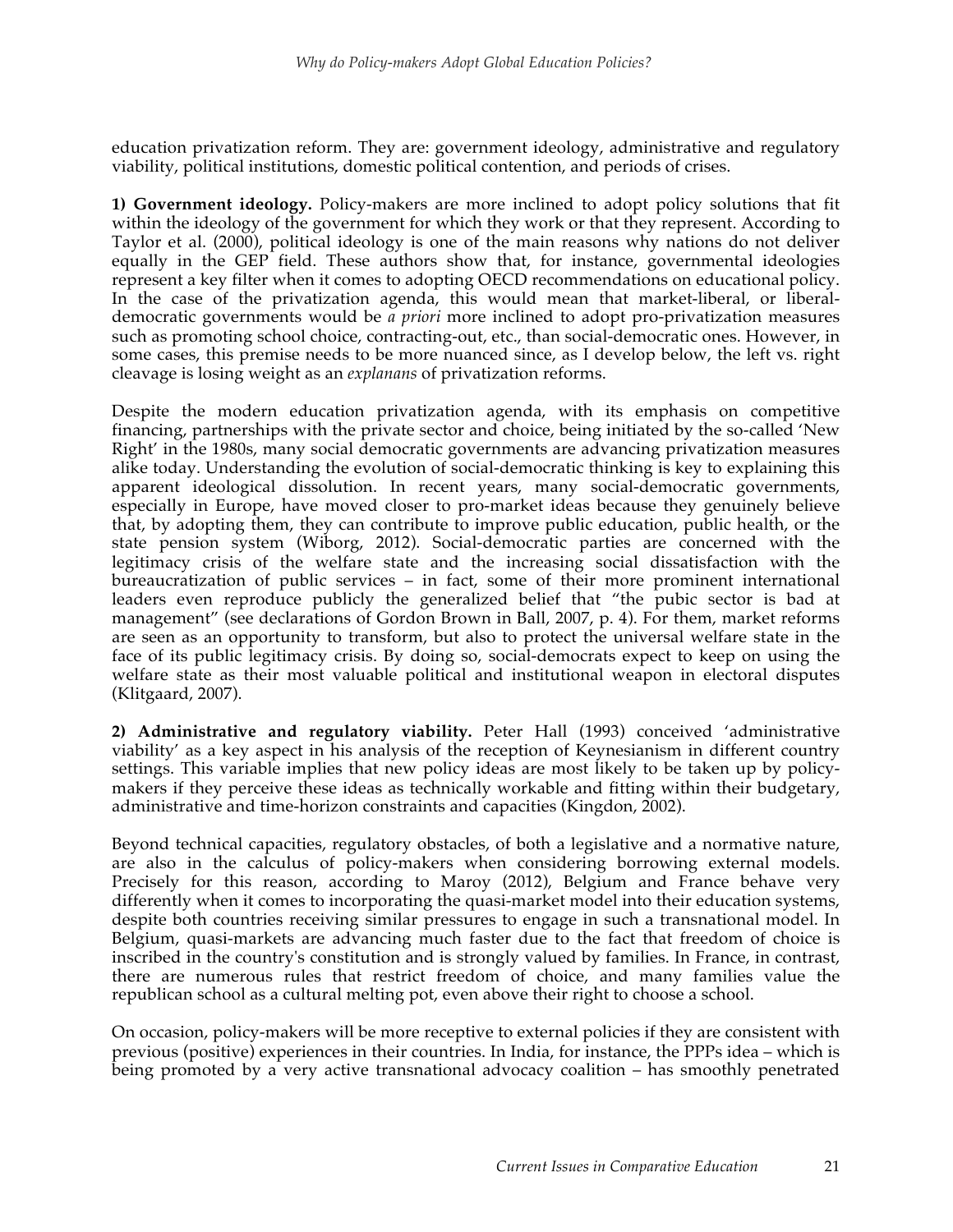into the national education debate as the country has twenty years of experience with *partnerships* in non-education sectors such as infrastructure, water and solid waste management. Thus, for Indian educational policy-makers, if PPPs have been technically viable in other sectors, they would have a great potential to work in education (Verger & Vanderkaaij, 2012).

3) **Political institutions.** The rules of the game and the prevailing political institutions can work in very different – and contradictory ways - when it comes to advancing or resisting the adoption of GEPs. In some countries, like Denmark or The Netherlands, the political party realm is so fragmented that governments usually need to be formed by multiple party coalitions. These coalitions can be so ideologically diverse that it may be difficult for them to agree on drastic measures, as education privatization can be. Thus, these political systems are more conducive to institutional stability than those where governmental politics are led by a two-party system (Kjaer & Pedersen, 2001).

Similarly, some governments in some countries are more effective at advancing ambitious education reforms than others as a consequence of the institutional rules for decision-making and, specifically, the role and presence of veto points in political processes. For instance, from an ideological perspective, the U.S. would seem more inclined to adopt a national voucher system than a welfare-equalitarian country like Sweden. However, the chain of decisions required in American politics has such a length and complexity that, in the U.S., voucher proposals have been several times interrupted at the Federal level in the last decades. In contrast, Sweden's political system, in which the executive and legislative branches of government are mutually dependent and that does not offer many veto opportunities to interest groups, has been able to advance an ambitious voucher reform in a short time (Klitgaard, 2008).

For their part, countries that have witnessed a high level of education decentralization are more conducive to privatization trends. Quite often, local governments, especially in developing countries, lack the capacity to deliver education in an effective way, which leads to middle class families exiting the public sector and enrolling their children in private schools. Furthermore, as shown by Theresa Adriao et al. (2009) in the case of Brazil, local governments tend to have insufficient technical capacities to manage education systems in all their complexity, and many of them end up buying 'reform packages' and education consulting services from private consultancy firms. They, thus, become more vulnerable to, for instance, the marketing strategies of so-called "school improvement corporations", such as America's Choice, which promise to their potential clients "We have the results you are looking for: improved student achievement, higher test scores, increased graduation rates, fewer discipline problems, and more effective leadership and teaching" (Ball, 2012, p. 96).

**4) Contentious politics and legitimation.** Governments may engage in GEP processes as a way to attract political capital and neutralize internal opposition to education reform. This is the case of countries that adopt international institutions' recommendations as a way to gain leverage in education reform debates at the domestic level, and to advance certain changes that would otherwise be contested by oppositional groups (Martens et al., 2009). On occasion, governments strategically focus on the adoption of those specific external recommendations that are closest to their particular preferences; to them, the supposed neutrality of global policies can contribute to legitimate their own political agenda (Steiner-Khamsi, 2012b) [1].

It is also quite common that governments recur to external actors as a tiebreaker in moments of great uncertainty or polarization in education debates at the country level. According to Steiner-Khamsi (2012b), when education reform processes get trapped in highly politicized public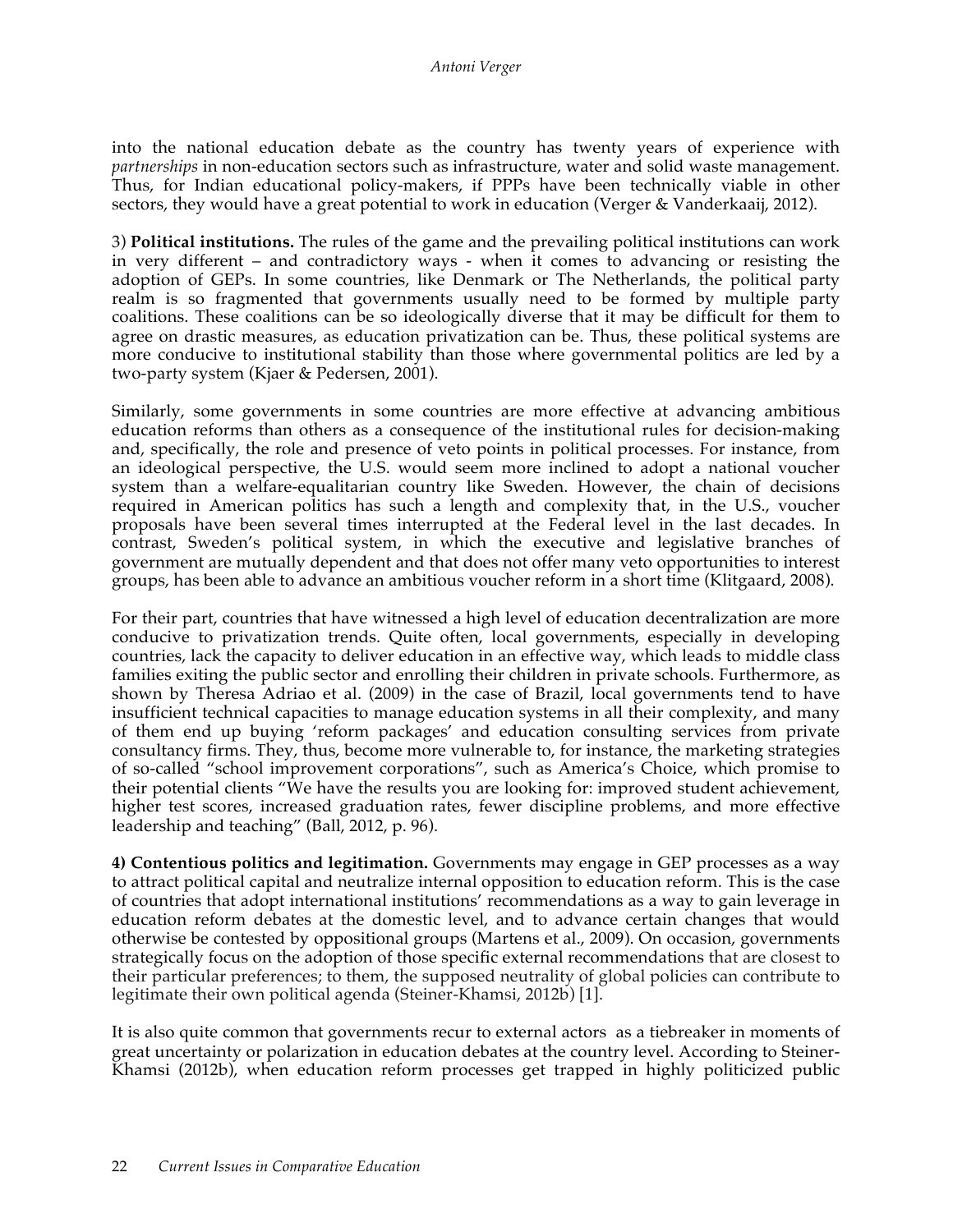debates, domestic actors may invoke an external source of authority to unblock the situation. This external source (whether it is an international organization, and INGO, or a consultancy firm) may achieve this objective by working as a coalition-builder and/or as the provider of a third-best solution.

In Bosnia-Herzegovina, for instance, the government adopted a School-Based Management (SBM) reform by invoking international standards, although the main driver of the reform was, in fact, internal legitimation. According to Komatsu (2013), the SBM reform allowed the Bosnia-Herzegovina government to present itself as a reformer in tune with European standards, thereby responding to the citizens' aspirations for European integration, at the same time that it portrayed itself in front of the public as a government that, through SBM ideas, aims to depoliticize education in a post-conflict situation. Nevertheless, it was also the case that the government ended up implementing SBM only very superficially and without losing its direct control over schools (Komatsu, 2013).

It should be noticed that not only governments engage in global policy talk to legitimate their particular interests. Domestic private interests can also be very effective when it comes to the mobilization of external ideas to generate education reform pressure. For instance, a country like Thailand - with strong societal support for public education - ended up importing a voucher system in early-childhood education as a consequence of the collective action of private kindergarten owners. Kindergarten owners in this country invested a significant amount of resources in sponsoring the vouchers idea as a business survival strategy. Nonetheless, they convinced local political elites of the convenience of adopting this education-financing model by framing it as an "internationally fashionable policy" with potential positive equity implications (Ho, 2006, p. 67).

Of course, the pressure of non-state actors can go in the opposite direction and lobby against new international privatization trends. In Argentina, although for reasons of a very different nature, both the teachers unions and the main association of private universities campaigned against the liberalization of education in the context of the World Trade Organization's services negotiations. As a consequence of this, the minister of education vetoed the possibility of Argentina opening their education sector to international commercial providers in the framework of these trade negotiations (Verger, 2009).

**5) Crisis***.* Crises are moments of policy variation in many domains. It has been acknowledged that there are more possibilities for new ideas to act as roadmaps in periods of crisis and uncertainty (Richardson, 2005). Policy-makers perceive importing new policies from elsewhere as more necessary when the problems in the education system are critical, or perceived as critical. Warming signs in this realm include a high level of internal dissatisfaction with the education system on the part of families, teachers, etc.; the collapse or inadequacy of educational provision; negative results in international evaluations such as PISA; and so on (Phillips & Ochs, 2003).

International and domestic policy entrepreneurs tend to use crises – or critical situations more broadly speaking - as political opportunities for education policy change. Several scholars have recently paid attention to how the confusion generated by 'natural disasters' in both Haiti and New Orleans have leveled the terrain for neoliberal education reformers to advance privatization and school choice reforms (Atasay & Delavan, 2012; Buras, 2013). To give another example, in developing contexts, the fact that many countries are still far from reaching the 'Education For All' (EFA) goals due to the insufficient resources available is used by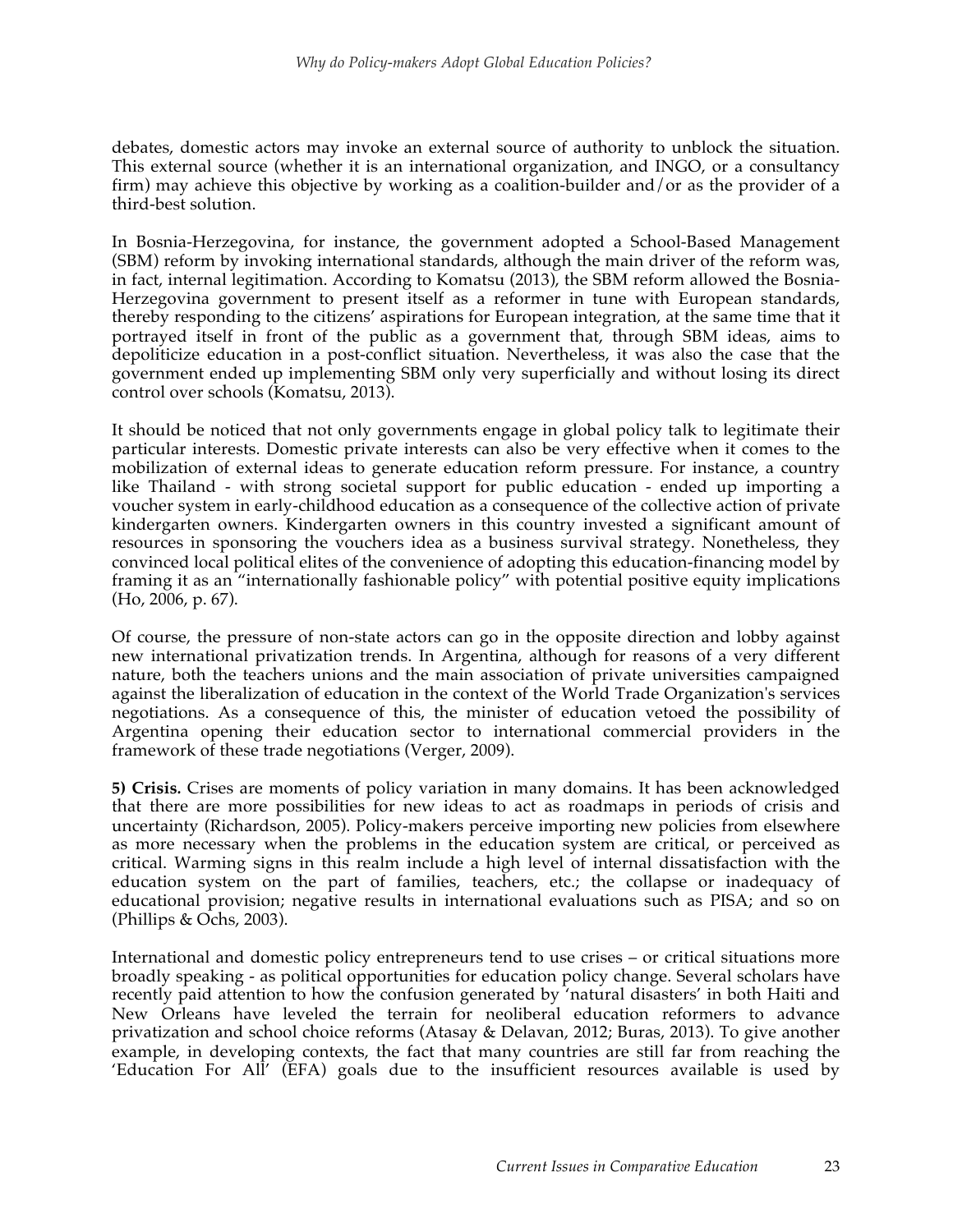privatization advocates to introduce a sort of urgency reform pressure to convince governments and donors that they need to bring the private sector into education delivery, and see it as a key ally to achieve EFA (Srivastava, 2010).

From the point of view of policy adoption, it may look like "context" restricts the range of possible options available to policy-makers operating at a range of scales (regional, national and local) over a particular time horizon (Hay, 2001). However, what many of the contextual dimensions identified here have in common is that they reveal policy-makers to be active producers of meaning and key active agents in the GEP sequence. To some extent, their policy choices are related to the complementary (symbolic, political and material) gains and clout that certain global policies come with, and to the way these policies fit within their technical capacities, policy preferences and political interests.

# **To Conclude: Taking Ideas (More) Seriously**

The conceptual and theoretical framework sketched in this article invites us to look at the constitutive and causal role of ideas in processes of education policy change and policy adoption in a more systematic way. It provides us with the necessary elements to explore what types of ideas, in what way and under what circumstances, can contribute to initiate processes of education policy reform in a global governance scenario. Among other potentialities, paying closer attention to the multiple roles of ideas in GEP processes and, specifically, to their application in dynamics of policy adoption can contribute to unraveling the macro vs. the micro, convergence vs. divergence, local vs. global and related dichotomies that so often stretch the globalization debate in comparative education (cf. Chisholm, 2012; Robertson, 2012).

I have also argued that focusing on ideas does not necessarily mean embracing an 'idealist' ontology or a naïf version of constructivism, which would understand that specific types of ideas – such as arguments and deliberation - can be isolated as causal factors in processes of policy and institutional change. In this respect, I have argued that ideas are not only agencysensitive or micro-level factors in essence; they also need to be understood as constitutive of broader structures and institutions (in the form of, for instance, policy paradigms) with causal powers over actors' preferences and decisions. In other words, ideas can operate as both structure and agency, action and condition. Furthermore, I have suggested using ideas as an entry point to the analysis of reality, but not as something that is commensurable with reality. Ideas, rather, need to be conceived as part of 'causal configurations' (cf. Pawson & Tilley, 1997) that interact in an analytically distinguishable – although ontologically embedded - way with strategic actions, social events and contextual selectivities in bringing about policy change.

I have illustrated the application of this framework by looking at the global spread of education privatization policies. I have shown that, globally speaking, the currently prevailing policy and development paradigm is conducive to the adoption of privatization measures of a different nature. This trend is reinforced by the rhetoric and framing strategies that a range of influential private education entrepreneurs and advocates display to make their policy options more acceptable to a broader audience. Furthermore, I have given examples of the contextually inscribed selectivities that contribute to select and retain, but also to reject, different elements of the transnational privatization agenda in particular places.

Nevertheless, it is important to note that the global privatization agenda is not only about promoting the adoption of specific policies and practices; it is broader in scope and, in fact, politically more ambitious than that. Its main aim is to promote a drastic and paradigmatic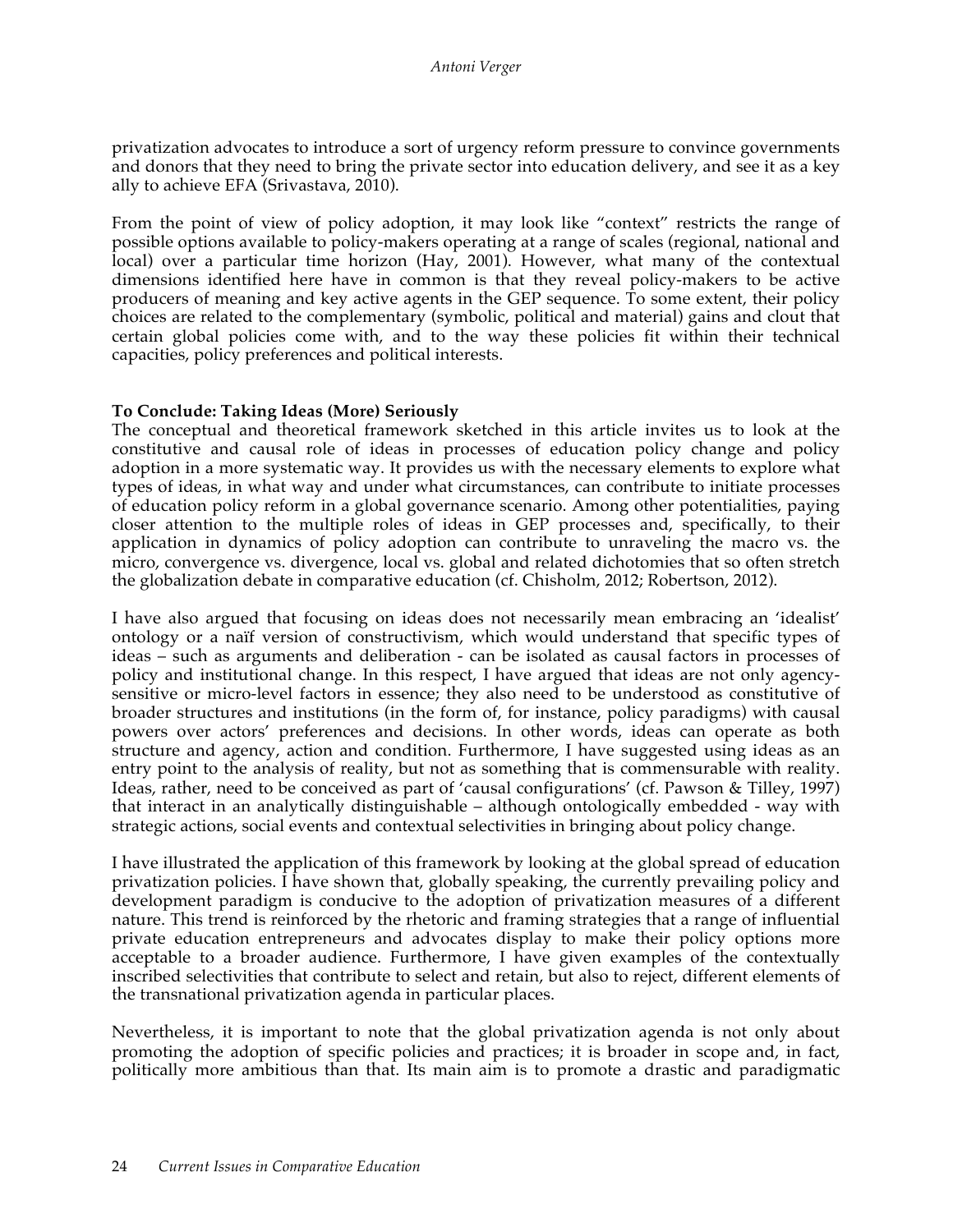change both in the goals of education systems (putting global competitiveness, and economic efficiency at the center of state priorities in education) and in the expected role of the state in education (from a provider state to an evaluative state). Inevitably, once such a paradigmatic change becomes more broadly institutionalized, more policy-makers worldwide will be more receptive to the adoption of particular privatization measures, especially to those that fit better within the new goals and globally accepted forms of education provision.

Despite the theoretical and epistemological focus of the framework presented in this article, its application has important methodological implications. Taking ideas more seriously implies having to pay more attention to the carriers of these ideas, and tracking the policy networks they constitute (cf. Ball, 2012; Vavrus & Bartlett, 2009). It also implies having a better understanding of how policy entrepreneurs introduce new policy ideas in global education agendas, and frame and disseminate them across different fields, organizations, and regions (cf. Grek et al., 2009; Verger, 2012). It also requires us to have in-depth knowledge of the particular contexts in which these ideas are being adopted, as a way to capture how multiple contextual contingencies operate in a strategically selective way by favoring certain actors, ideas, and discourses over others (cf. Hay, 2002). Finally, methodologically speaking, it is worth mentioning that comparative education is potentially well-suited to analyzing the impact of global education policy ideas, as comparative analysis is one of the most appropriate strategies for understanding why, to what degree, and under which particular circumstances the same transnational idea is more influential in some particular settings than in others.

# **Acknowledgements**

I am very grateful to Brent Edwards, Mar Griera, and Camilla Addey for their insightful comments on earlier versions of this paper, and to the organizers of the International Symposium *Rethinking Culture, Context, and Comparison in Education and Development* (Teachers College, April 4-5, 2013) for their positive feedback and for encouraging me to put these ideas on paper.

# **Notes**

[1] See how this premise applies in the way several European governments have approached the Bologna process in Huisman et al. (2004), and Amaral and Magalhaes (2004).

*Antoni Verger is a "Ramon y Cajal" researcher and "Marie Curie" Fellow (2011-2016) at the Department of Sociology of the Universitat Autònoma de Barcelona. Email: antoni.verger@uab.cat.*

# **References**

- Adrião, T., Garcia, T., Borghi, R., & Arelaro, L. (2009). Uma Modalidade Peculiar de Privatizacão Da Educacão Pública: a Aquisicão de' Sistemas de Ensino' Por Municípios Paulistas. *Educacão & Sociedade,* 30(108), 799–818.
- Amaral, A., & Magalhães, A. (2004). Epidemiology and the Bologna Saga. *Higher Education,* 48(1), 79–100.
- Anderson-Levitt, K. M. (2003). *Local Meanings, Global Schooling: Anthropology and world culture theory.* Basingstoke: Palgrave Macmillan.
- Atasay, E., & Delavan, G. (2012). Monumentalizing disaster and wreak-construction: a case study of Haiti to rethink the privatization of public education. *Journal of Education Policy*  27(4), 529-553.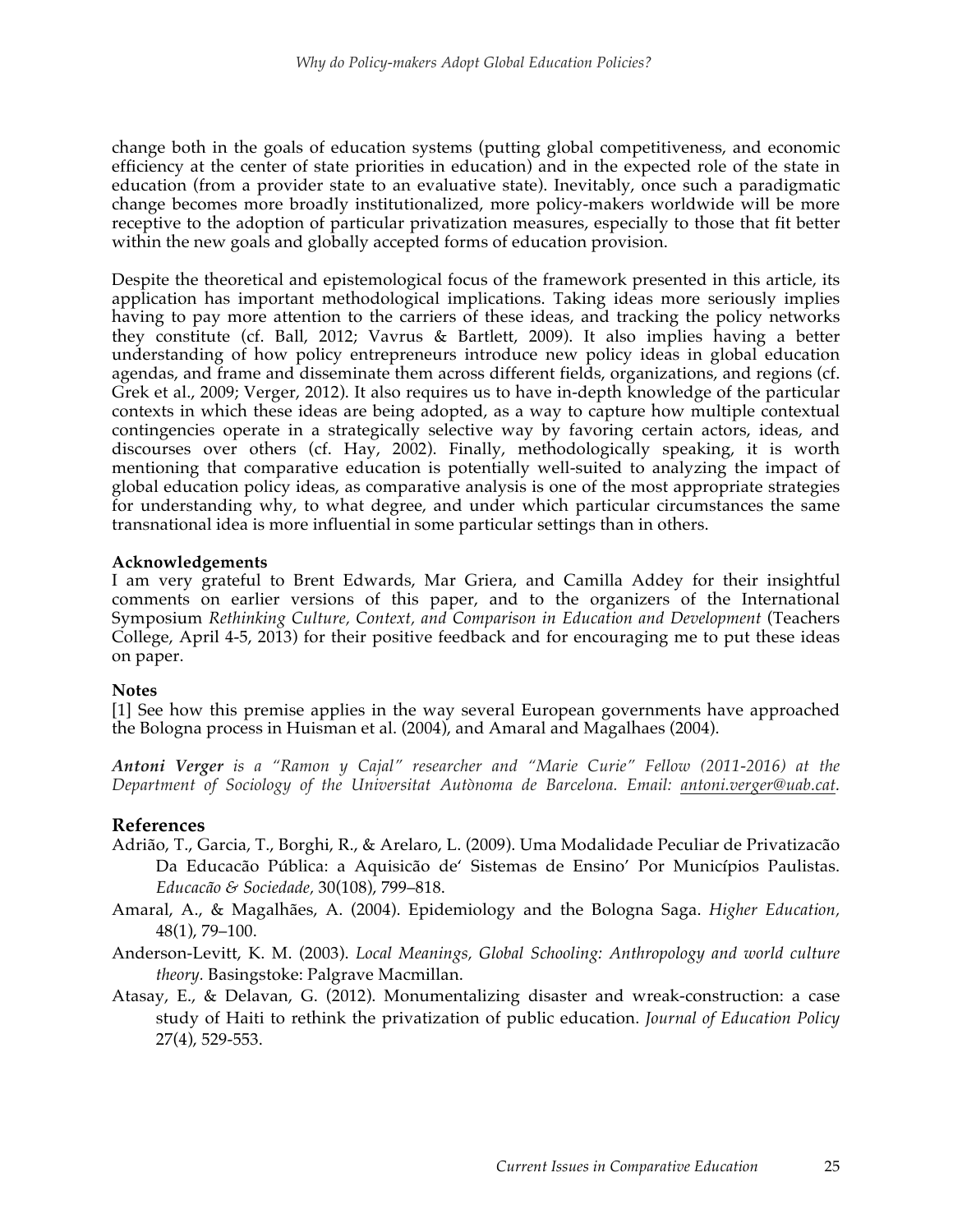- Ball, S. J. (2007). *Education Plc: Understanding private sector participation in public sector education.*  NY: Routledge.
- Ball, S. J. (2012). *Global Education Inc.: New Policy Networks and the Neoliberal Imaginary*. NY: Routledge.
- Blyth, M. M. (2004). Structures Do Not Come with an Instruction Sheet: Interests, Ideas, and Progress in Political Science. *Perspectives on Politics,* 1(4), 695–706.
- Bruns, B., Filmer, D. & Patrinos, H. (2011). *Making Schools Work: New Evidence on Accountability Reforms.* Washington: The World Bank Group.
- Buras, K. L. (2013). 'We're not going nowhere': race, urban space, and the struggle for King Elementary School in New Orleans. *Critical Studies in Education* 54(1), 19-32.
- Campbell, J. L. (2004). *Institutional Change and Globalisation.* Princeton: Princeton UP.
- Carney, S. (2009), Negotiating Policy in an Age of Globalisation: Exploring Educational "Policyscapes" in Denmark, Nepal, and China. *Comparative Education Review,* 53, (1), 63-88.
- Chisholm, L. (2012). Education Policy Borrowing Across African Borders: Histories of Learnercentred Education in Botswana and South Africa. In G. Steiner-Khamsi and F. Waldow (eds.). *World Yearbook of Education 2012: Policy Borrowing and Lending in Education* (pp. 206- 225). New York: Routledge.
- Dale, R. (2000). Globalisation and Education: Demonstrating a "common world educational culture" or locating a "globally structured educational agenda"'? *Educational Theory*, 50(4), 427-448.
- Dale, R. (2005). Globalisation, knowledge economy and comparative education. *Comparative Education*, 41, (2), 117-149.
- Dobbins, M. (2011). Explaining Different Pathways in Higher Education Policy in Romania and the Czech Republic. *Comparative Education* 47 (2), 223–245.
- Edwards Jr, D. B. (2013). International Processes of Education Policy Formation: An Analytic Framework and the Case of Plan 2021 in El Salvador. *Comparative Education Review* 57 (1), 22–53.
- Goldstein, J., & Keohane., R. O. (1993). *Ideas and Foreign Policy: Beliefs, Institutions and Political Change.* New York: Cornell University Press.
- Grek, S. (2012). Learning from meetings and comparison: a critical examination of the policy tools of transnationals. In G. Steiner-Khamsi and F. Waldow (Eds.). *World Yearbook of Education 2012: Policy Borrowing and Lending in Education* (pp. 41-61). New York: Routledge.
- Grek, S., Lawn, M., Lingard, B., Ozga, J., Rinne, R., Segerholm, C., & Simola, H. (2009). National Policy Brokering and the Construction of the European Education Space in England, Sweden, Finland and Scotland. *Comparative Education* 45 (1), 5–21.
- Haas, P. M. (2004). When does power listen to truth? A constructivist approach to the policy process? *Journal of European Public Policy* 11(4), 569–592.
- Hall, P. (1993). Policy Paradigms, Social Learning and the State. The Case of Economic Policymaking in Britain. *Comparative Politics* 25(3), 275–296
- Halpin, D., &. Troyna, B. (1995). The Politics of Education Policy Borrowing. *Comparative Education* 31 (3), 303–310.
- Hasenclever, A., Mayer, P., & Rittberger, V. (1996). Interests, Power, Knowledge: The Study of International Regimes. *Mershon International Studies Review* 40, 177–228.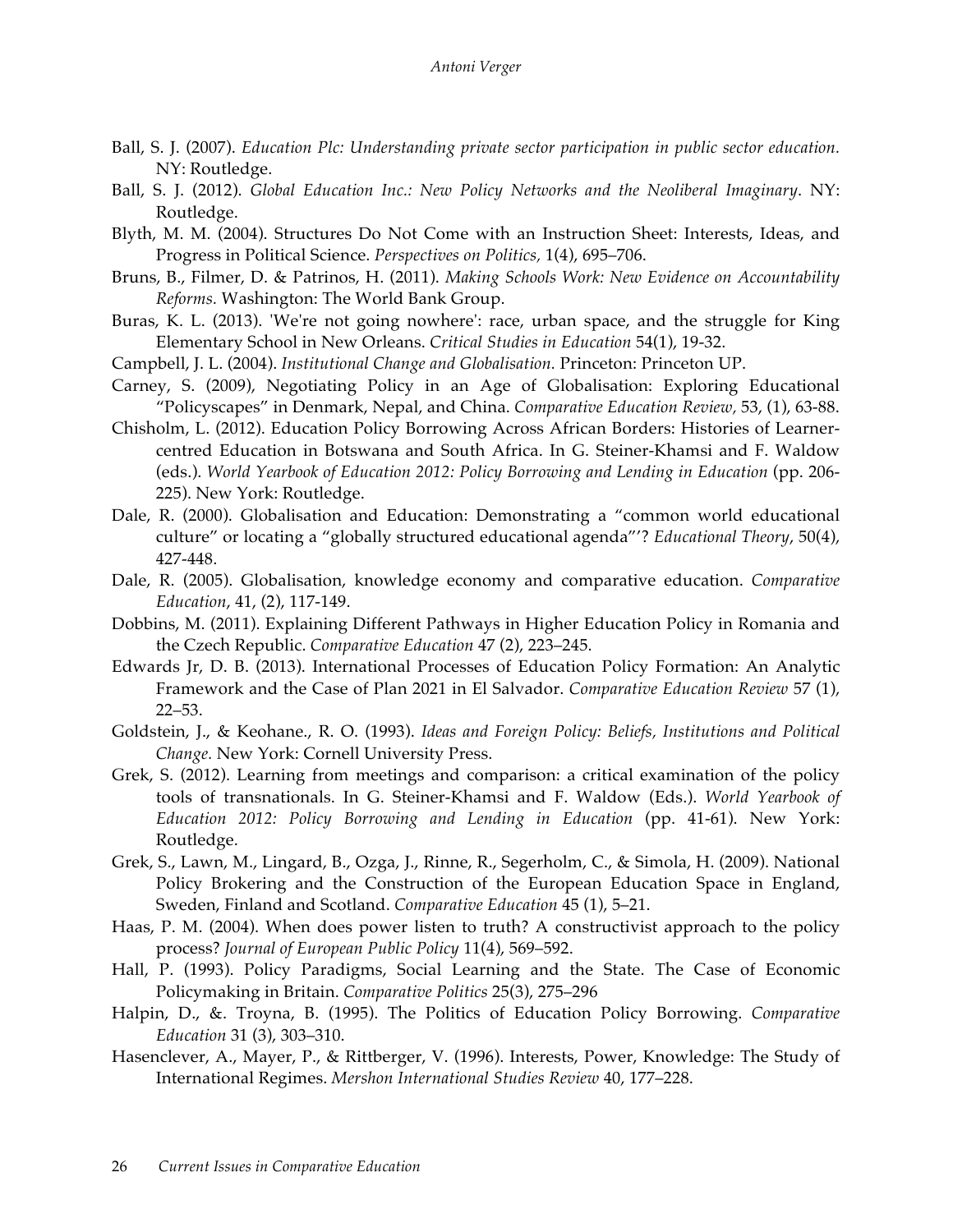- Hay, C. (2001). The "Crisis" of Keynesianism and the Rise of Neoliberalism in Britain: An Ideational Institutional Approach. In Campbell, J. L., and O. K. Pedersen (Eds.), *The Rise of Neoliberalism and Institutional Analysis* (pp. 193-218). Princeton University Press.
- Hay, C. (2002). *Political Analysis. A critical introduction*. New York: Palgrave.
- Ho, M. S. (2006). The Politics of Preschool Education Vouchers in Taiwan. *Comparative Education Review*, 50(1), 66-89.
- Huisman, J., & Van Der Wende, M. (2004). The EU and Bologna: are supra-and international initiatives threatening domestic agendas? *European Journal of Education*, 39, (3), 349-357.
- Jessop, B. (2001). Institutional (re)turns and the Strategic-relational Approach. *Environment and Planning A* 33, 1213–1235.
- Jessop, B. (2010). Cultural political economy and critical political studies. *Critical Policy Studies*, 3(3-4), 336-356
- Kalimullah, N.A, Ashraf, K.M., & Ashaduzzaman, M.N. (2012). New Public Management: Emergence and Principles. *BUP Journal*, 1(1), 1-22.
- Kingdon, J. W. (2002). *Agendas, Alternatives, and Public Policies*. New York: Longman
- Kjaer, P., & Pedersen, O.K. (2001). Translation liberalization: Neoliberalism in the Danish negotiated economy. In J. L. Campbell and O. K. Pedersen (Eds.), *The Rise of Neoliberalism and Institutional Analysis* (pp. 219-248). Princeton University Press.
- Klitgaard, M. B. (2007). Why Are They Doing It? Social Democracy and Market-oriented Welfare State Reforms. *West European Politics* 30(1), 172–194.
- Klitgaard, M. B. (2008). School Vouchers and the New Politics of the Welfare State. *Governance*, 21(4), 479–498.
- Komatsu, T. (2013). Why do policy leaders adopt global education reforms? A political analysis of School Based Management reform adoption in post-conflict Bosnia and Herzegovina. *Education Policy Analysis Archives, 21*(62)
- Linder, S. H. (1999). Coming to terms with the public**–**private partnership: A grammar of multiple meanings. *American Behavioral Scientist* 43(1), 35**–**51.
- Lubienski, C. (2008). School Choice Research in the United States and Why it Doesn't Matter: the evolving economy of knowledge production in a contested domain. In Forsey, M., Davies, S., & Walford, G. (Eds.). *The Globalisation of School Choice?* (pp. 27-54). London: Symposium.
- Luke, A. (2003), 'After the marketplace: Evidence, social science and educational research'. The Australian Educational Researcher, 30(2), 89–109.
- March, J. G., & Olsen, J. P. (2005). The Institutional Dynamics of International Political Orders. *International Organization*, 52(4), 943–969.
- Maroy, C. (2012). Towards Post-Bureaucratic Modes of Governance: A European Perspective. In G. Steiner-Khamsi and F. Waldow (Eds.). *World Yearbook of Education 2012: Policy Borrowing and Lending in Education* (pp. 62-79). NY: Routledge.
- Martens, K. and Wolf, K.D. (2009), 'Boomerangs and Trojan Horses: The Unintended Consequences of Internationalising Education Policy Through the EU and the OECD', in A. Amaral, G. Neave, C. Musselin, and P. Maassen (Eds), *European Integration and the Governance of Higher Education and Research* (pp. 81-107). Dordrecht: Springer.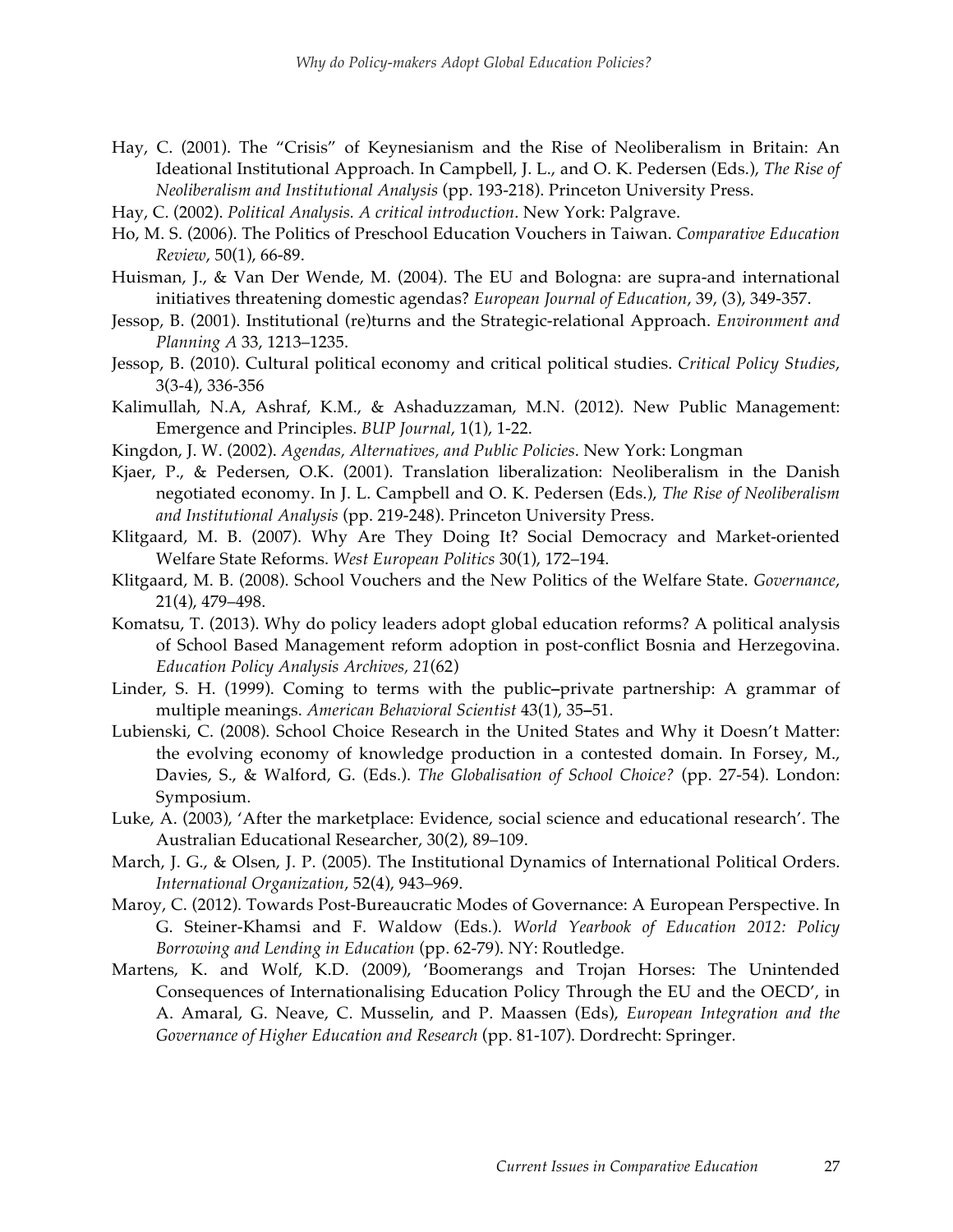- Maurer, M. (2012). Structural Elaboration of Technical and Vocational Education and Training Systems in Developing Countries: The Cases of Sri Lanka and Bangladesh. *Comparative Education* 48 (4), 487–503.
- Meyer, J.W., Boli, J., Thomas, G.M. and Ramirez, F. O. (1997). World Society and the Nation-State. *The American Journal of Sociology*, 103(1), 144–181.
- Mundy, K and F. Menashy. (2012). The Role of the IFC in the promotion of PPPs for Educational Development. In Robertson, S., K. Mundy, A. Verger, and F. Menashy (2012), *Public Private Partnerships in Education: New Actors and Modes of Governance in a Globalizing World* (pp. 81-103). London: Edward Elgar.
- Olmedo, A. (2013). Policy-makers, Market Advocates and Edu-businesses: New and Renewed Players in the Spanish Education Policy Arena. *Journal of Education Policy,* 28 (1), 55–76.
- Pawson, R., & Tilley, N. (1997). *Realistic Evaluation*. London: Sage.
- Phillips, D., & Ochs, K. (2003). Processes of policy borrowing in education: Some explanatory and analytical devices. *Comparative Education*, 39(4), 451–461.
- Phillips, K.D. and A. Stambach. (2008). Cultivating Choice: The Invisible Hands of Educational Opportunity in Tanzania. In Forsey, M., S. Davies, G. Walford (Eds.). *The Globalisation of School Choice?* London: Symposium.
- Psacharopoulos, G. (1990). Comparative Education: From Theory to Practice, or Are You A: neo.\* or B:\\*. ist? *Comparative Education Review*, 34(3), 369-380.
- Resnik, J. (2012). The Transformation of Education Policy in Israel. In G. Steiner-Khamsi and F. Waldow (Eds.). *World Yearbook of Education 2012: Policy Borrowing and Lending in Education* (pp. 264-290). New York: Routledge.
- Richardson, J. (2005). Policy-making in the EU Interests, ideas and garbage cans of primeval soup. In J. Richardson (Ed) *European Union: Power and Policy-Making* (pp. 3–30). London: Routledge.
- Risse, T. (2000). "Let's Argue!": Communicative Action in World Politics. *International Organization,* 54, 1–39.
- Robertson, S. (2005). Re-imagining and rescripting the future of education: global knowledge economy discourses and the challenge to education systems. *Comparative Education*, 41(2), 151-170.
- Robertson, S. (2012). Researching global education policy: Angles in/on/out**…**. In A. Verger, M. Novelli and H. Altinyelken (Eds.), *Global Education Policy and International Development: New agendas, issues and practices* (pp. 33-52). London: Continuum.
- Robertson, S., Mundy, K., Verger, A., & Menashy, F. (2012), *Public Private Partnerships in Education: New Actors and Modes of Governance in a Globalizing World*. London: Edward Elgar.
- Robertson, S., & Dale, R. (2014, forthcoming). Toward a 'Critical Cultural Political Economy' Account of the Globalising of Education. Paper presented at the 58th CIES Conference, Toronto, 10-15 March 2014.
- Schwinn, T. (2012). Globalisation and Regional Variety: Problems of Theorisation. *Comparative Education* 48 (4), 525–543.
- Schriewer, J., and Martinez, C. (2004). Constructions of internationality ineducation. In G. Steiner-Khamsi (Ed), *The Global Politics of Educational Borrowing and Lending (*pp. 29–53). New York: Teachers' College Press.